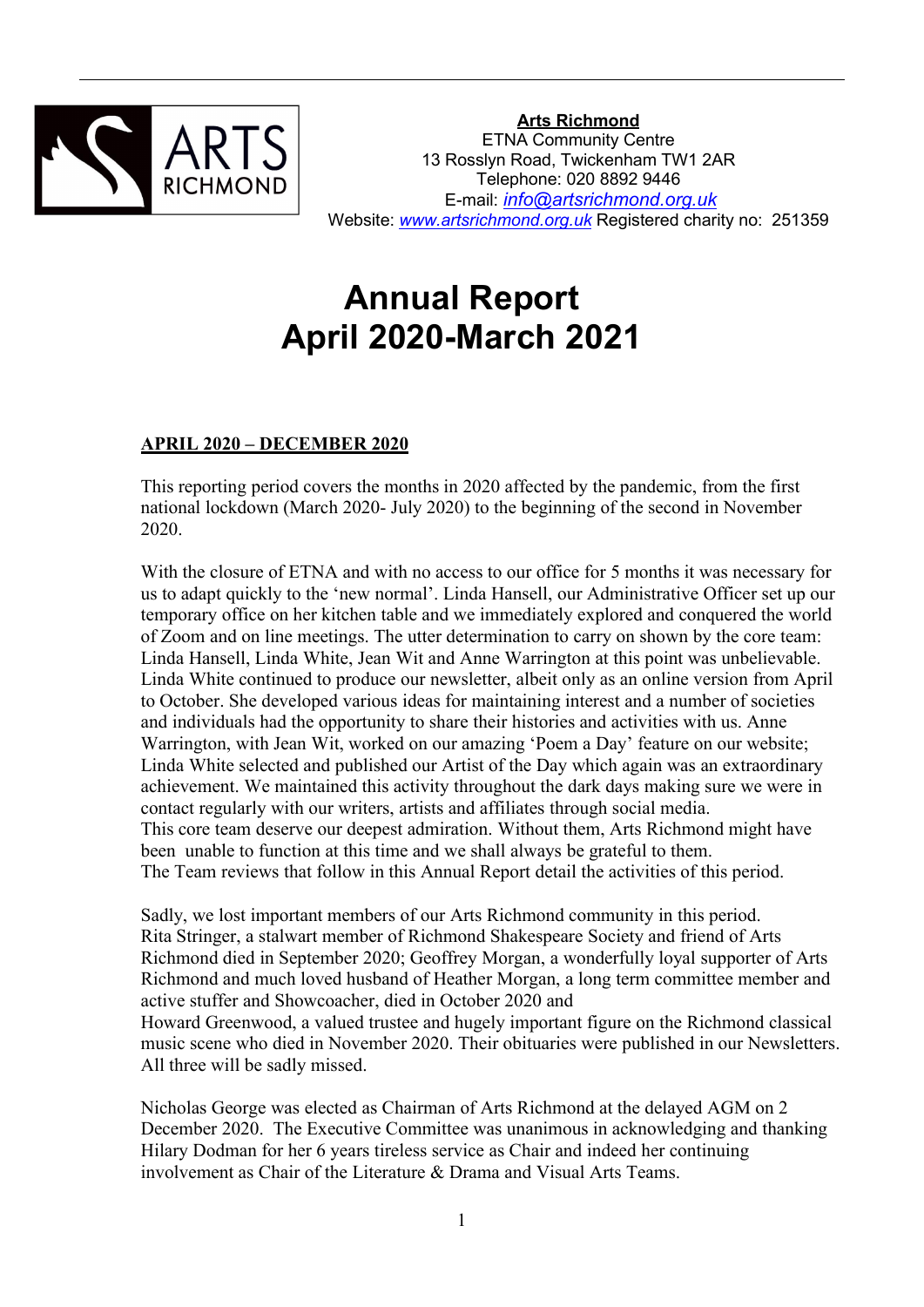# **JANUARY 2021 - JULY 2021**

With the second lockdown casting its shadow over the first half of 2021, this has been a year of survival and consolidation but also, importantly, innovation. The resolutions of a new year, under a new chairman, first bore fruit when our Sub-Committees became Teams and managed under project tracking principles. We have a delivery focussed Team for each arts sector that actively engages with our affiliates, members, and partners to continue to promote Richmond as a centre of excellence for the arts.

Our priority has been to maintain and build on our communication and engagement with an ever-growing list of members, affiliates, strategic partners and, now more than ever, followers on social media. The latter achievement is in no small partattributable to the recruitment and efforts of a new Press Officer who, along with Linda Hansell, brought about a quantum leap forward in our presence and engagement level across social media. More traditional forms of communication, such as the monthly newsletter, have proved their worth in these times of social isolation. Our thanks go out, once again, to Linda White for maintaining this essential outreach lifeline during the lockdown.

Another example of our increasing engagement was when our new chairman canvassed the opinions of our members and affiliates on Richmond Council's overall approach and method of consultation in developing their new *'10 Year Vision for Culture and Strategy'* announced last January, as an introductory, investigatory initiative to facilitate his orientation and understanding of the arts scene in Richmond.

We mentioned earlier that this has been a year of innovation, and, at Arts Richmond, we have delivered this in spades, by embracing virtual technology and migrating existing events, wherever possible, to on-line events, also developing innovative new events in the process. These have included:

- A series of webinars for the Richmond Literature Festival in November 2020, including a talk from our President Sir Vince Cable about this latest book *'China Engage! Avoid the New Cold War'* with an audience Q&A

- A virtual broadcast of our annual *'Young Writers Festival'* live from The Exchange theatre in March 2021 - hosted by our Chairman and His Worship, Geoff Acton, Mayor of Richmond - A brand new weekly series of virtual events entitled *'Talking Lockdown'* led by Sue Pandit*,* was planned in this period: it will be fully reported in the next Annual Report (2021-2022). - Also in the pipeline is another innovative new on-line event with the working title *'Radio Plays'*. We would like to thank Nancy Baldwin for steadfastly developing her idea, which will give up-and-coming writers and voice actors a chance to perform and compete in a riskfree developmental environment. The recent announcement of the event has already attracted 39 entries, please lookout for further details on our website. This will also be fully reported in the next Annual Report (2021-2022).

If all this was not enough, then Arts Richmond's delivery focussed Teams have preserved almost all our annual programme of non-virtual events. These will include *Artist of the Year*, *The Diana Armfield Drawing Competition* and *The Roger McGough Poetry Competition* and *Showcoach* events - all going ahead and planned in the remainder of this year (post-lockdown conditions allowing). For this we must thank our intrepid teams themselves who include Anne Warrington, Janet Langhourne and Peter Cregeen.

There was, sadly, one casualty in our roster of annual events, our iconic, historic, and highly popular Swan Awards. However, the Swans will be back, at full strength, in September 2022.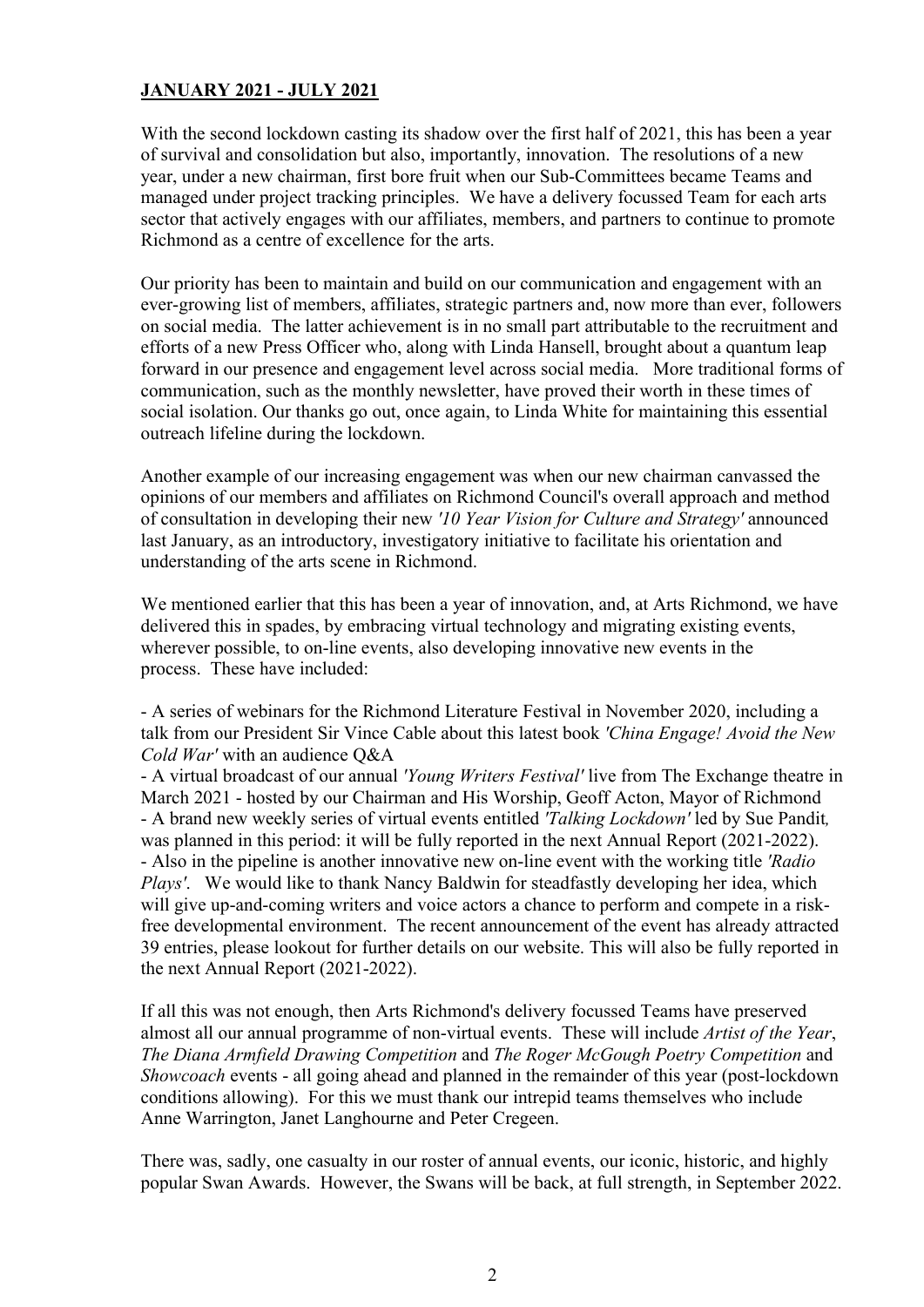# **1. Objectives**

Our Executive Committee works hard in pursuit of our objective to develop, produce and promote a huge range of arts events and activities from ourselves and from our Richmond based affiliated groups and societies and to represent their best interests. We also encourage debate and engage with key stakeholders, associates and partners, including Richmond Council, concerning strategy in the borough to support and fund the arts.

# **2. Management and membership**

Arts Richmond is managed by its Executive Committee and, on a day-to-day basis, by a professional administrator supported by volunteers.

The Executive Committee benefits from the work of four delivery Teams: Literature & Drama (including Poetry), Visual Arts, Music and *Showcoach* and we are actively seeking to recruit new members to maintain the powerhouse of new ideas, initiatives and to ensure ongoing sustainability.

Arts Richmond's joint Presidents are Sir Vince and Lady Cable. Although the role is honorary, we are most grateful to Sir Vince's for his active involvement in our innovative new virtual events over the past year.

Our trustees are: Clive Bradley, Cllr John Coombs, Sandra Green, Gillian Thorpe and Rachel Tranter.

We are grateful to them for their valued support.

We meet our society representatives and members formally at the AGM and informally at many functions throughout the year, although these meetings have been virtual throughout 2020/21.

Nicholas George and Nancy Baldwin were elected to the committee at the 2020 AGM. Hilary Dodman and Janet Langhorne were re-elected.

Three serving councillors are invited to observe and we are most grateful for their advice and assistance with our activities. They are: Cllr. Lesley Pollesche, Cllr. Jim Millard and Cllr. Jo Humphreys.

# **3. Communication and Publicity**

Linda White continues to produce our monthly *What's On* Newsletter. We are enormously grateful for her commitment and reliability. 1,000 copies are printed each month and distributed to our members and affiliates, libraries and Visit Richmond outlets. An electronic version is also distributed.

The newsletter regularly runs to 8 pages – evidence of the numerous activities of our affiliated societies and the importance they attach to inclusion of their events in our publicity. The distribution of flyers for the local events through the newsletter is an important part of our service to our affiliates.

The website and our rapidly evolving Social Media campaigns are also vital communication tools. Linda Hansell and her volunteers are skilled in uploading information and in ensuring our information appears on Facebook, Twitter and Instagram. She also continues to use Mailchimp which has helped greatly with our distribution and database capabilities.

Despite lockdown we were able to maintain over 100 local organisations renewing their affiliation with us. This is mainly due to the much increased presence on all our social media platforms bringing over 5000 visits to our website per month. We now have over 5000 followers across Twitter, Instagram and Facebook. During the first lockdown we were forced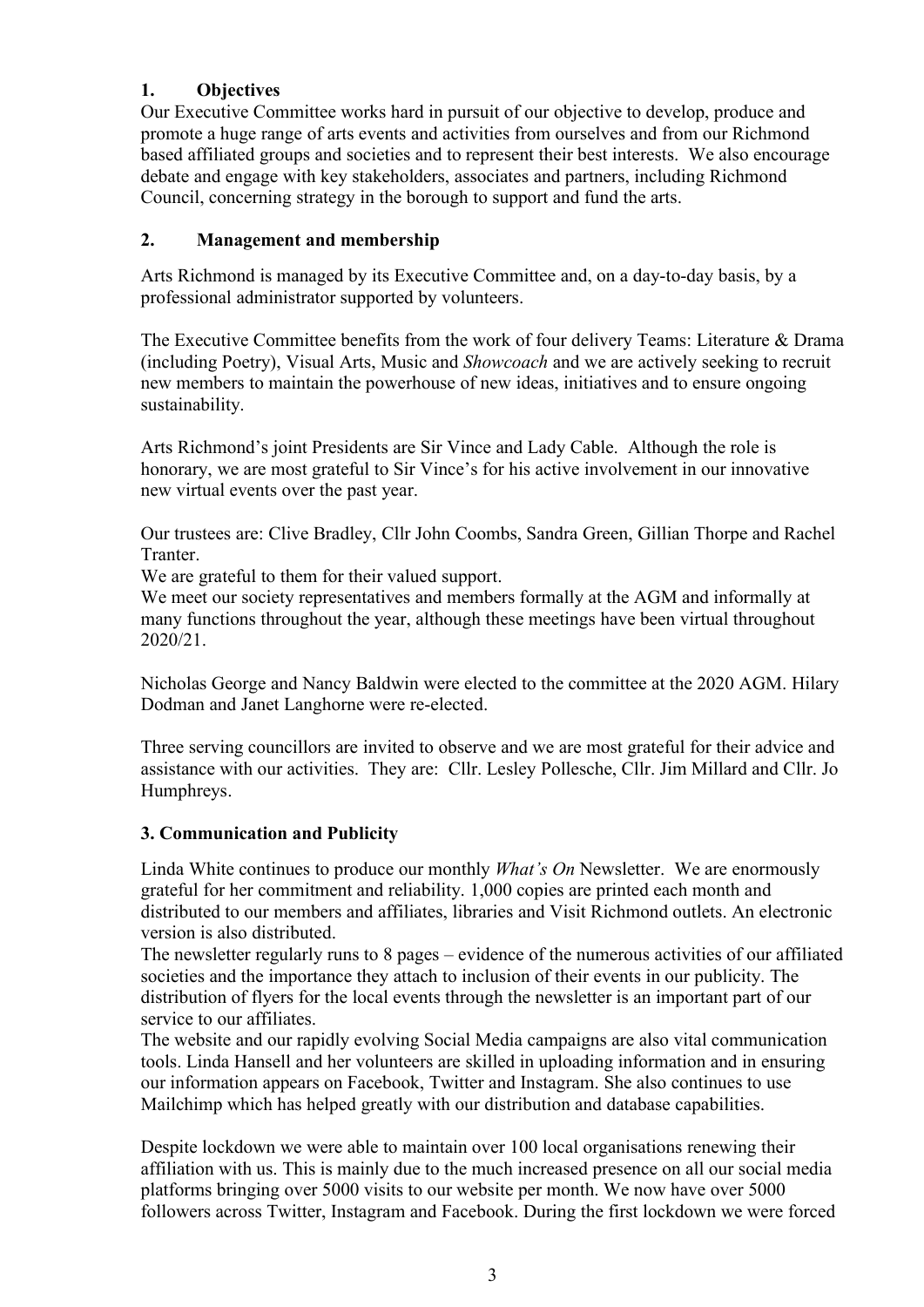to stop printing our monthly Newsletter and kept our members updated with an electronic version. Once we were back in the office we were able to start mailing again. Linda Hansell handled that each month on her own and was delighted to be able to invite the much valued stuffers back to ETNA in June, restrictions allowing. They are Zeena Clark, Hilary Dodman, Janet Langhorne, Jenny Mason, Heather Morgan, Rosalind Potter, Linda White. We are again indebted to Jean Wit, our Assistant Treasurer who continues to volunteer in the office two days a week. Also Linda White who has kept up with the editing of the monthly Newsletter always looking for items of interest to keep us going through the lockdown. Thank you also to Gillian Thorpe who helps Linda proof-reading each month.

# **4. Partnership with LBRuT**

We greatly value our ongoing partnership with LBRuT and our relationship as both Richmond's key arts delivery provider. We are grateful for their recent acknowledgment that *"Arts Richmond are a very important cultural organisation within and for the Borough".* Indeed, we are immensely proud of the quantity, quality and diversity of the events we deliver for Richmond annually, lockdown or no lockdown, and all on a voluntary basis. These events alone represent astounding value for funds provided.

The starting point of our relationship is always to partner and support LBRuT in every way we can. We strongly believe it is our Chairman's and Executive Committee's essential role to consult closely with Richmond Council on all matters pertaining to the arts and to input our knowledge, experience, and expertise to develop a meaningful and impactful cultural strategy for Richmond.

**5. Visual Arts** (Team Leader: Hilary Dodman)

Team members: Linda White, Sue Ribbans, John Coombs, Heather Montford.

This reporting year (April 1<sup>st</sup> 2020 – March 2021) began at the height of lockdown when all public events were cancelled or postponed. However, the team continued to meet regularly on Zoom, took difficult decisions together and continued planning for future events where we possibly could.

For the second year running we were unable to run our**Affordable Art Tent** at Richmond May Fair.

The new event, our **Richmond Artist of the Year** that was to be held in the stunning surroundings of the Kempton Steam Museum at the end of May, had to be cancelled. Our generous sponsors, Haynes Fine Art, have kindly agreed to help us on the re-arranged date, August 28 th 2021.

In August restrictions were sufficiently lifted for Nicky Browne, a local professional artist and former Visual Arts committee member, to hold a number of **Sketching Days** in association with us. These were well attended (within the numbers allowed) and the most wonderful opportunities for people to meet together, albeit socially distanced and outside in some inclement weather!

Planning for the **Diana Armfield Prize for Drawing from Observation** began in the spring of 2021. The event has been postponed to July 2021 so, like the Artist of the Year competition, will fall in the next reporting period.

During the year we met Kate Howe, a professional artist who has established a studio in Hampton Wick. She is keen to make a contribution to her locality and we talked to her about the Barnes Art Trail, a well-established event run by local artist, Katie James. Linda White held a very useful learning session with Katie and we are now ready to start planning for a similar event, hopefully in spring 2022, in one of our local high streets.

I am very grateful to the Visual Arts team for their unstinting interest and support through a difficult year and to Linda Hansell, our indefatigable Administrative officer, without whom nothing would happen!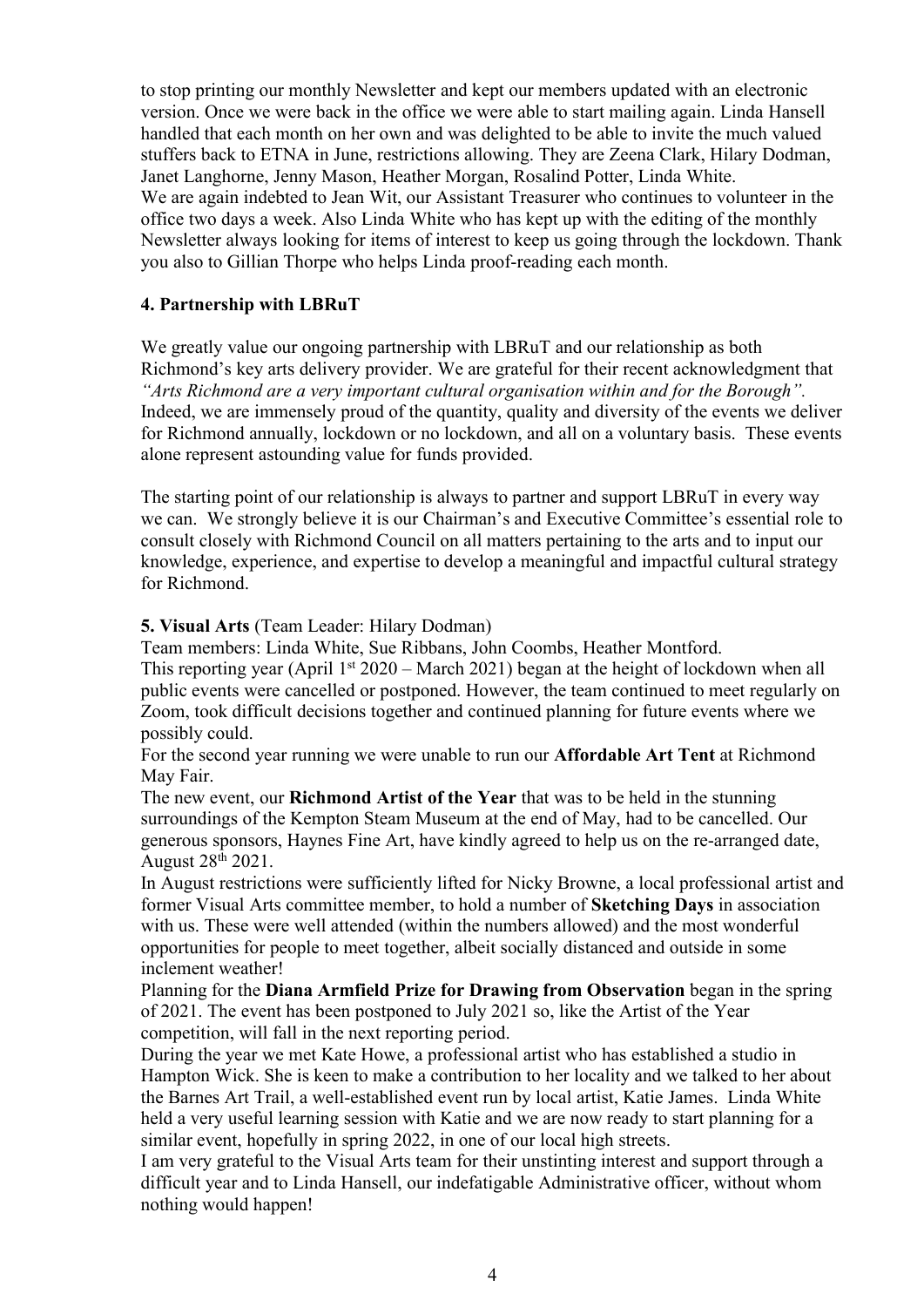#### **6. Literature (April 2020 – December 2020)**

(Team Leader: Hilary Dodman)

Team members: Gillian Thorpe, Heather Montford, Anne Warrington, Peter Cregeen, Nancy Baldwin, Jean Wit, Sue Pandit, Katie Abbott, Linda White

The first lockdown began a few days before this reporting period started. The team responded positively and quickly became experts on Zoom, meeting regularly on line.

A determination to keep our profile active during lockdown led to our **Poem a Day feature** on our website. Led by **Anne Warrington** this became a popular resource for our local writers many of whom are active members ofthe **Adelaide Poetry Hub** group. Active support from **Linda Hansell and Jean Wit** meant that this astonishing feature was maintained throughout the lockdown period.

Luckily, the culmination of our annual **Young Writers Competition** (2019-2020), the wonderful presentation event at the Exchange Theatre, had taken place on March 15<sup>th</sup>,  $,$ immediately before lockdown. Planning for the 2020-2021 Young Writers' competition began immediately afterwards with a launch in September and a closing date in December 2020. There were 400 entries.

We were able to plan and launch our annual, prestigious **Roger McGough poetry competition**. The theme we agreed was 'Identity'. Launched in September there were 274 entries before the closing date in December.

With the reintroduction of restrictions in October, the entire **Richmond Literature Festival (LitFest)** was moved on line. Linda Hansell led our training in the art of webinars and we delivered our three contributions to the Festival with great confidence and success. The first (November 11<sup>th</sup>) was our esteemed President, Sir Vince Cable, on his new book, 'China: the new Cold (and Hot?) War'; the second (November 18<sup>th</sup>) was 'Writing about Jazz', a group discussion led by Peter Jones, jazz journalist and author with Alyn Shipton, author and presenter of BBC Radio 3 Jazz Record Requests, jazz drummer and biographer, Clark Tracey and Emma Warren, documenter of today's exciting London jazz scene. The third event was Dr. Stephen Davies on his book, 'The Street-wise Guide to the Devil and His Works'; a fascinating study of the idea of the Devil as a key figure in all cultures.

All three events attracted good audiences with lively Q and A sessions following the entertaining speakers.

I am grateful to all the team members for their active and enthusiastic contributions to the team effort through a difficult period. Linda Hansell, our Administrative officer has generously supported us throughout particularly as we came to grips with modern technology!

#### **7. Drama (April 2020 – December 2020)**

(Team Leader: Gillian Thorpe)

Team members: Nancy Baldwin, Anne Warrington, Sue Bell, Laurie Coombs The impact of the pandemic was particularly felt by this team. With no theatre productions our Swan Awards programme and the activities of our judging panel, came to an abrupt halt at the beginning of this reporting period.

However, with 7 months of productions to consider (September  $2019 -$  March 2020) it was possible to award Swans and our usual glittering awards ceremony in September was replaced by an amazingly glittering on line event! Twenty-six awards were given ranging from Best Young Performer under 19 (Thaisa Smart as Robin Hood in *Robin Hood and the Babes in the Wood* Barnes Charity Players) to the Arts Richmond Accolade for services to the Arts in Richmond (Keith Wait).

Presenters Nancy Baldwin and David Menkin provided a spell-binding, professional commentary throughout the evening whilst the Zoom 'chat' reflected the excitement. Guests present included Arts Richmond Presidents, Sir Vince and Lady Cable and the Mayor of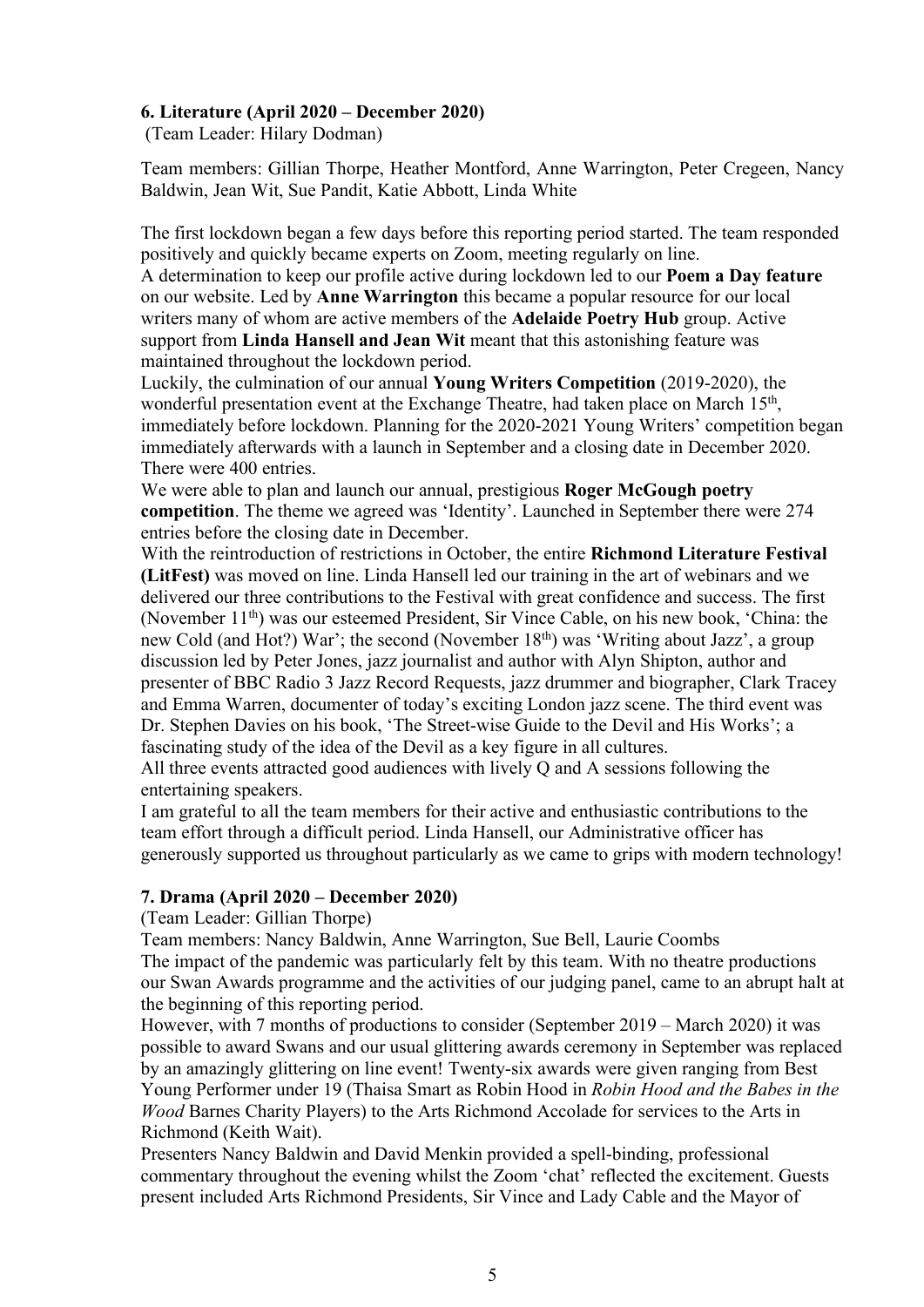Richmond upon Thames, Cllr. Geoff Acton. Approximately 65 participants took part on the Zoom for nominees and over 300 joined in with the link to YouTube. This wonderful event would not have been possible without the technical expertise provided by Blue Fire Productions and the feat of overall organisation by Laurie Coombs. We are enormously grateful to all concerned.

Though live performances ceased during lockdown our resourceful affiliated drama companies developed all kinds of on line productions and our team of Swan judges set about learning how best to assess the quality of such work. In the period from April to September they saw five performances that were submitted for judgement and awarded three prizes: Best Production, Best Performance and Judges' Award (Virtual) for a particularly special moment. The winners will receive their prizes at the Swan Awards night in September 2022. We are very grateful to the team of Swan judges for staying loyal through a very lean period and for their continued efforts on behalf of Arts Richmond and all the affiliated Drama and Musical Societies who put forward their wonderful productions for the Swan Awards. Through this period the judges were: Benedict Dias, Philippa Egan, Margaret Keelan, Graham Nugent, Elizabeth Slater and Warren Walters. Keith Wait and Anne Warrington were very much involved as mentors and remain active in this area. We are enormously grateful to them all.

#### **8. Drama/Literature Team January 2021- March 2021**

#### (Team Leader: Hilary Dodman)

Team Members: Gillian Thorpe, Nancy Baldwin, Anne Warrington, Katie Abbott, Jean Wit, Peter Cregeen, Linda White, Heather Montford, Sue Pandit

The Drama and Literature teams were merged at the Executive meeting in January 2021. It was felt that cross over events would be better delivered by a joint team.

#### **8a. Literature Team**

In January the 400 entries for the **Young Writers' Competition** weresifted by members of the team and then passed on to three judges for the final selection of winners (Heather Montford, Anne Beach and Imogen Bond). We are very grateful to them for this important contribution. Prizes were awarded in four age categories and the presentation event held as a live stream from the Exchange Theatre on March 28<sup>th</sup>. The winning entries were presented as dramatised readings by a wonderful trio of young actors ( A.J.MacGillivray, Jo Shirley and Cara Steele) rehearsed and directed by Keith Wait, a skilled and experienced director and generous supporter of Arts Richmond. Present at the theatre, in addition to the actors, were the Mayor of Richmond upon Thames, Cllr. Geoff Acton and the Chairman of Arts Richmond, Nicholas George. Sadly the prizewinners themselves were obliged to watch from home but were invited to share their reactions to winning and hearing their work performed. Though inevitably different, this event still managed to excite and amaze the audience through the quality of the work and the expertise of the young actors.

The <sup>274</sup> entries for the **Roger McGough Poetry Competition** were judged in this period.This enormous and challenging task was undertaken by Matthew Griffiths, Greg Freeman, Judith Blakemore Lawton and Anne Warrington. Main Judge: Roger McGough

An anthology of the 40 poems selected by our panel as potential winners has been created by Matthew Griffiths with crucial support from Anne Warrington and Sue Ribbans, the designer. Roger McGough himself will select the winning entries and will present the awards in person at an event delayed until September 2021. We are grateful to them all.

A huge amount of work has been involved in the organization of this competition and we are particularly grateful to Anne Warrington for her determination to see the project through in difficult times.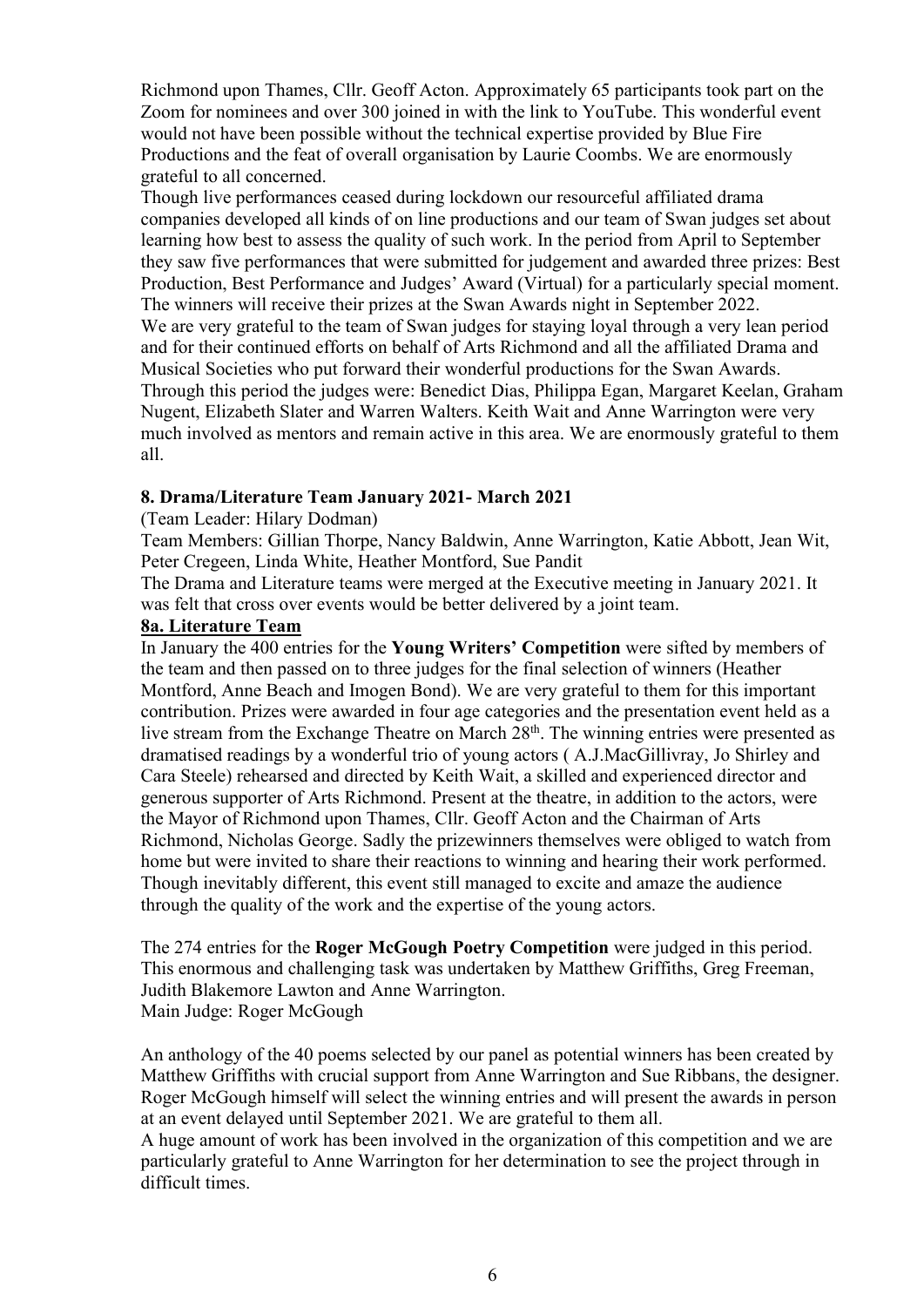Planning for two exciting new ventures took place in this period: A series of on line presentations: **'Talking Lockdown'** and the very first **Arts Richmond Radio Play** competition. We are indebted to Sue Pandit and Nancy Baldwin respectively for their dynamic and innovative contributions to our programme. Both events will come to fruition outside this reporting period (in May 2021 and November 2021); full details will appear in next year's report.

# **8b. Drama Team**

With a continued absence of live performances in our theatres and drama spaces the **Swan Judges** were unable to do any 'judging' in this period (January 2021 – March 2021). We all look forward to the lights coming on again and to a busy Swan season, whenever it begins!

# **9. Showcoach**

(Chair: Janet Langhorne) Team Members: Jean Wit, Linda White, Heather Morgan, Hilary Dodman)

Although 2020 has been an unfortunate year for everyone we at Arts Richmond have made a lot of effort to stay smiling and think of different ways of keeping in touch. We held regular Arts Richmond Zoom meetings during the year to discuss Showcoach amongst all other areas of Arts Richmond

Our annual residential trip, this time to Northumberland, in June had to be postponed to October. These trips involve a lot of planning by us and Heritage Travel who were very helpful in keeping in contact with everyone. Then once again it had to be postponed due to further lockdowns. This trip is now re-arranged for September 2021 and we very much hope that it will finally be able to go ahead

Our annual visit to Chichester Festival Theatre for August had to be postponed. 54 tickets had been booked for South Pacific and all the preparation had been done for this trip. The theatre has held over our tickets for the same performance and special price for August 2021 We hope that this also will go ahead without further problems

By August when life seemed to be returning slightly to normal we arranged a visit to Orleans House Gallery. This was simply a social gathering for people and see one another again and proved very popular.

14 regular Showcoachers came to this and all enjoyed themselves

The Stables cafe was open and there was an exhibition in the Gallery.

I had also arranged for a volunteer guide to give us a potted history of Orleans House and those that wished could also visit the Octagon Room and Gallery. As OHG had been so helpful in providing the talk/tour we made a donation of  $£50$  to their funds

In early March I contacted the Tate to arrange a Zoom tour and talk on the current Picasso exhibition . As I had little response, and certainly not enough people to cover the cost of the talk, I unfortunately had to cancel this provisional booking

Hopefully we will now be able to arrange more Showcoach outings in 2021-22 I would like to say thank you to my Showcoach team and Linda Hansell for all their support during this difficult year

# **10. Music Team**

(Team leader: Nicholas George)

2021 has continued to be a disastrous year for performing arts and live music concerts, with the 'Rule of 6' effectively wiping out concerts and rehearsals by orchestras, choirs and other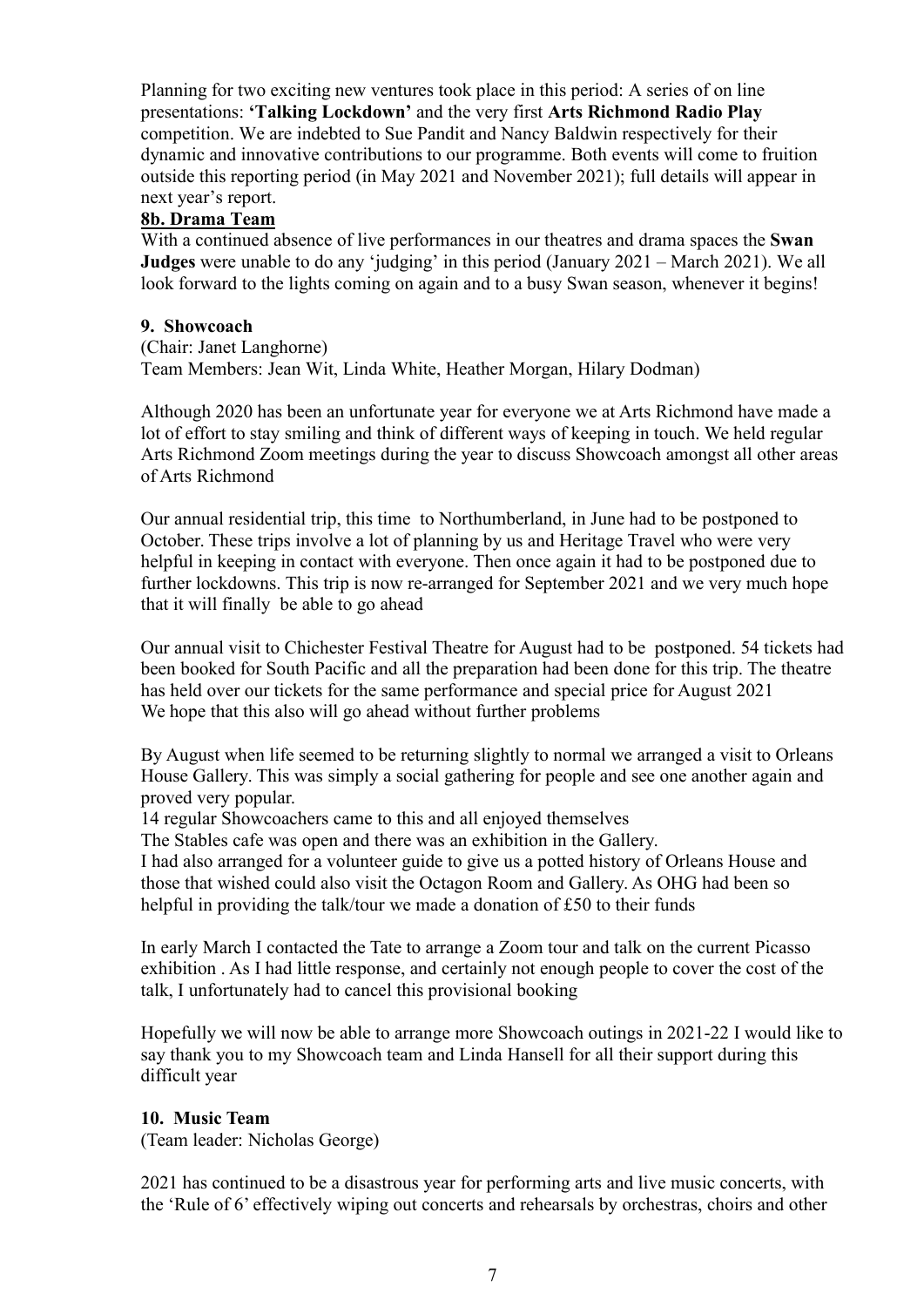so called 'super-spreader' music events (although bafflingly not sporting events). At the same time virtual performances have not presented a viable solution for music, as with other areas of the arts, because of issues of sound quality and spatial considerations.

However, with the first light of a post-pandemic dawn appearing, we are delighted to hear of a few exciting developments from our affiliates. These include: a Grand Opera Gala by Instant Opera at Richmond Theatre on 25 September 2021; a new instrumental competition and masterclasses now in developmental stages and the possibility of Jazz Festival with regular weekly concerts in Richmond.

We greatly look forward to supporting more affiliates' events in the remainder of this year.

# **10. Assuring quality for members and funders**

This is achieved through:

- Formal feedback forms and questionnaires.
- Messages via our Website and other social media channels
- Engagement with Richmond Council and other key cultural stakeholders e.g. The Richmond Society
- Views expressed at forums and other public meetings. Consultations with our members and affiliates with feedback provided
- Our teams meeting regularly to consider members' views and expectations and take them into consideration when instigating projects and planning for future events
- Our office being open for contacts and prompt responses every day from 9.30am to 12.30pm

#### **11. Thanks**

We are enormously grateful to Lynn Faulds Wood and John Stapleton for their generous support of Arts Richmond both before they took office as Presidents and throughout this year. As mentioned earlier, Lynn's sudden death in April 2020 was a dreadful blow.

We welcome the Right Honourable Sir Vincent Cable and his wife, Lady Rachel Cable as our Presidents 2020-2021 and look forward very much to working closely with them.

We gratefully acknowledge the support of Kay Williams and the David King Trust and are grateful to Squires Garden Centre, Richmond Shakespeare Society, Teddington Theatre Club, BROS, Nicky Browne, Emma Durnford, Pam Frazer and others for their generous donations to our annual raffles. We are also very grateful to our anonymous donors.

# **Nicholas George, Chairman, July 2021**